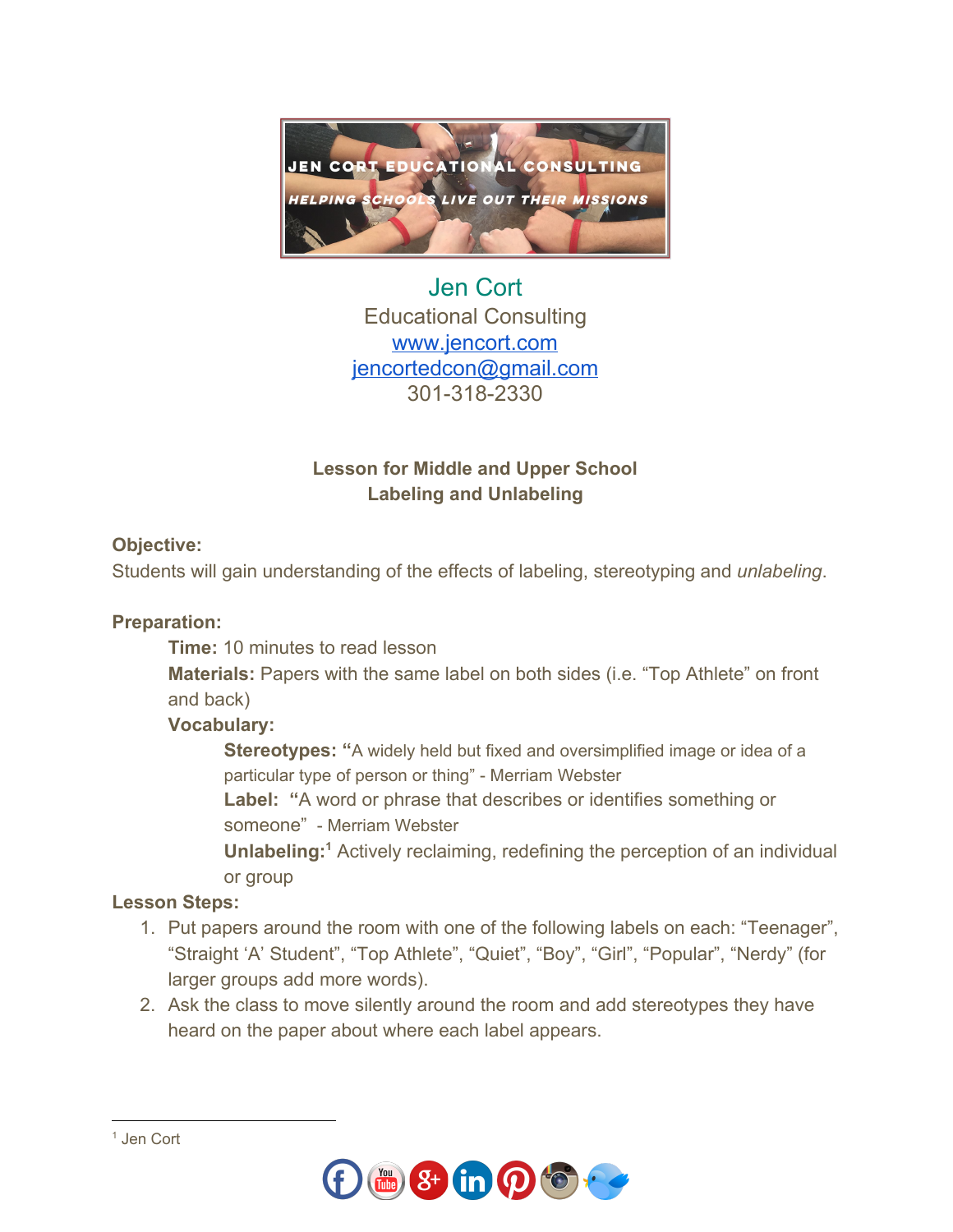3. Ask for volunteers to stand next to each paper and in turn read the stereotypes accompanying their assigned label aloud (reminding the group that these are not necessarily stereotypes you all believe, but those you have heard.)

### 4. **Prompts:**

- a. Look for a label most directly connected to you. Are these stereotypes true for all students with the accompanying label? (*Note*: Emphasize " $ALL$ ")
- b. Are they true some of the time for some of the people?
- c. Have you ever felt judged because of the stereotypes of one of your labels before someone got to know you?
- d. How does it feel to have others put stereotypes on some of your labels?
- e. Have you ever felt you have to act like the stereotypes?
- 5. Ask readers to flip their paper over so the label on the clean side is facing up. Ask the class to go around the room in the same fashion as before with the focus on "Unlabeling" (actively reclaiming, redefining the perception of individuals and/or groups) and putting words they would like to be associated with that label.
- 6. Ask for volunteers to stand next to each paper and in turn read the unlabeling words aloud.
- 7. **Prompts:**
	- a. If I videotaped this week and I did not have the sound turned on, what actions might I see indicating you are 'unlabeling' yourself and others?
	- b. If I voice recorded this week and could not see anything, what might I hear from you indicating you are 'unlabeling' yourself and others?
- 8. Create triads or quads and ask the group to answer "How can we support each other when we see, hear or experience stereotypes and labeling?" Suggest that they serve as resources to each other during the week.

#### **Parent Note:**

We have heard concerns about the impact of the election on our students. We recognize that focusing our time only on the election process dilutes the elasticity of the skills we want to stretch beyond the election cycle. Therefore we are spending our time on skills relating to the topics through an "Election Connection".

We spoke about the terms:

**Stereotypes:** A widely held but fixed and oversimplified image or idea of a particular type of person or thing - Merriam Webster **Labels:** A word or phrase that describes or identifies something or Someone - Merriam Webster